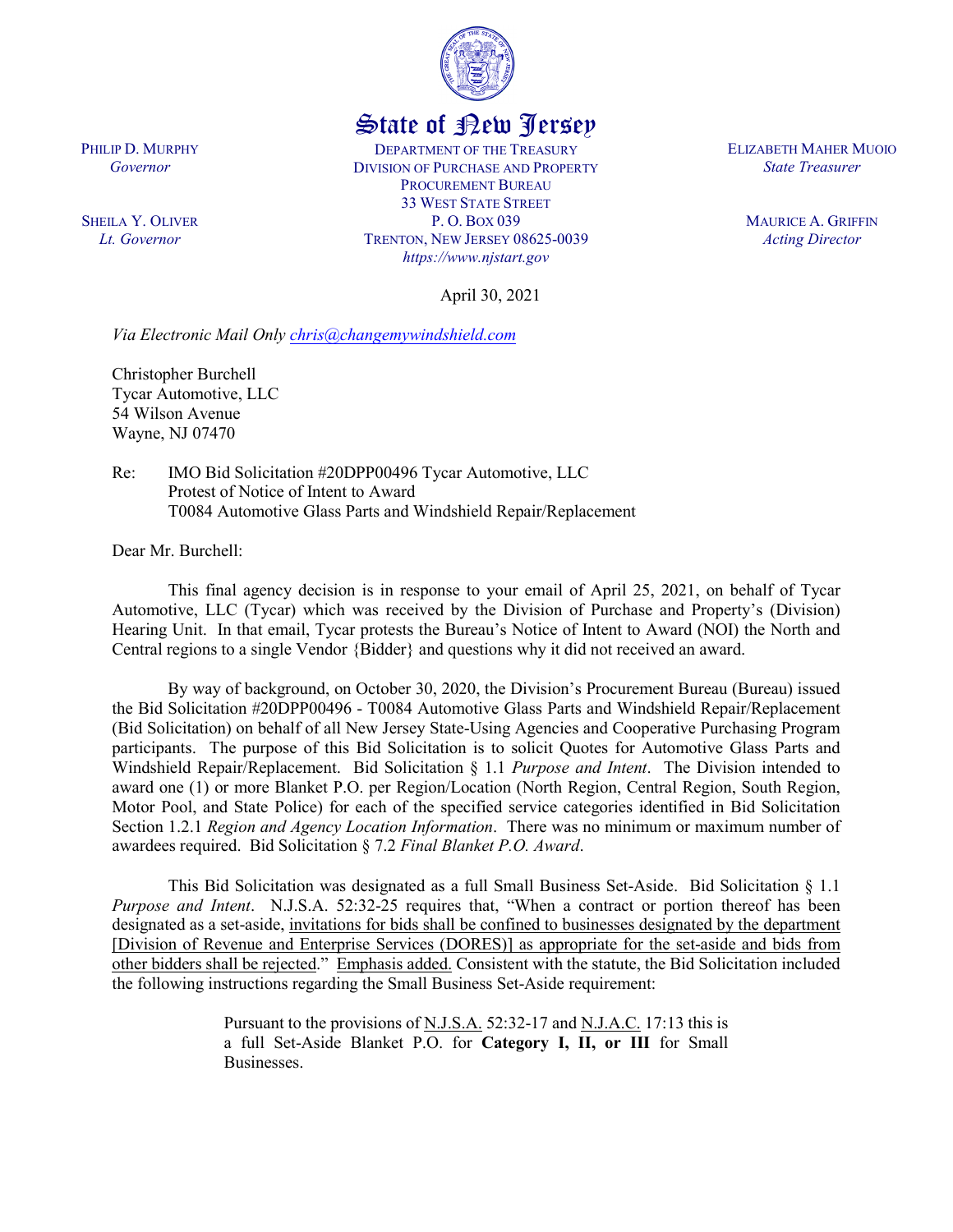The Vendor {Bidder} must be registered as a qualifying small business with the Division of Revenue and Enterprise Services, Small Business Registration and M/WBE Certification Services Unit by the date the Quote is received and opened. Evidence that the Vendor {Bidder} has registered as a small business should be submitted with the Quote. Vendors {Bidders} should verify its Small, Minority, Veteran, and Women Owned Business Certification status on the "Maintain Terms and Categories" Tab within its profile in *NJSTART*. In the event of an issue with a Vendor's {Bidder's} Small, Minority, Veteran, and Women Owned Business Certification status, *NJSTART* provides a link to take corrective action.

….

l

\*\* IF THE VENDOR {BIDDER/CONTRACTOR} HAS PREVIOUSLY REGISTERED OR BEEN CERTIFIED AS A SMALL BUSINESS ENTERPRISE, THE VENDOR {BIDDER} SHOULD ENSURE IT IS REGISTERED AND THAT ITS REGISTRATION IS ACTIVE WITH THE DIVISION OF REVENUE AND ENTERPRISE SERVICES, SMALL BUSINESS REGISTRATION AND M/WBE CERTIFICATION SERVICES UNIT, PRIOR TO THE QUOTE OPENING DATE, TO BE ELIGIBLE FOR AWARD.

[Bid Solicitation Section 4.4.1.4 *Small Business Set-Aside Blanket P.O.,*  emphasis added.]

The bidding community was cautioned that this Bid Solicitation was designed to address current requirements and therefore, Vendors {Bidders} should not rely upon or use data from the prior Blanket P.O. Bid Solicitation Section 1.2 *Background.* Potential Vendor(s) {Bidder(s)} were permitted to submit questions to the Bureau, using the Division's *NJSTART* eProcurement system, by 2:00 pm eastern time on November 30, 2020. (Bid Solicitation Section 1.3.1 *Electronic Question and Answer Period*). The Bureau answered all questions received through the posting of Bid Amendment #1 on December 30, 2021. No questions were received regarding the Small Business Set-Aside requirement.

On December 30, 2020, the Division's Proposal Review Unit opened six (6) Quotes received by the submission deadline.<sup>[1](#page-1-0)</sup> After conducting a preliminary review of the Quotes received, those Quotes which conformed to the administrative requirements for Quote submission were forwarded to the Bureau for review and evaluation consistent with the requirements of Bid Solicitation § 6.7 *Evaluation Criteria*.

After completing its review and evaluation, on April 15, 2021, the Bureau prepared a Recommendation Report that recommended that a Blanket P.O.s be awarded as follows:

| <b>North Region</b> | <b>Central Region</b> | <b>South Region</b> | <b>Central Motor Pool</b> | <b>State Police</b> |
|---------------------|-----------------------|---------------------|---------------------------|---------------------|
| American Mobile     | American Mobile       | American Mobile     | American Mobile           | American Mobile     |
| Glass of NJ, Inc.   | Glass of NJ, Inc.     | Glass of NJ, Inc.   | Glass of NJ, Inc.         | Glass of NJ, Inc.   |
|                     |                       | Normans Auto        | R&R Auto Body             | Normans Auto        |
|                     |                       | <b>Services</b>     | and Glass                 | Services            |

<span id="page-1-0"></span><sup>&</sup>lt;sup>1</sup> Quotes were received from American Mobile Glass of NJ, Inc. (American); Normans Auto Services (Normans); R&R Auto Body and Glass (R&R); Tycar Automotive, LLC (Tycar); ABS Auto Glass, LLC (ABS); and, Cumberland County Auto Glass (Cumberland).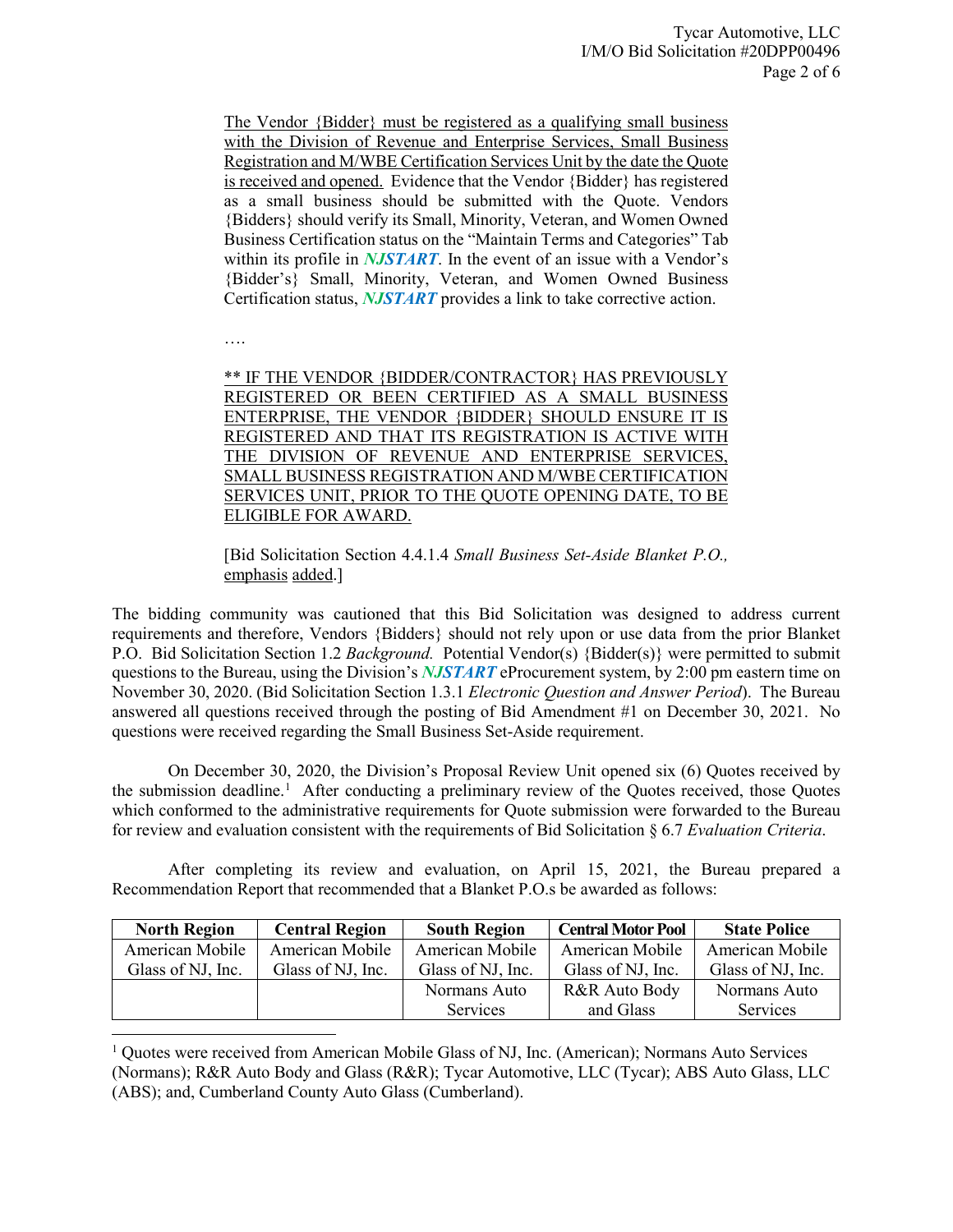With respect to the Quote submitted by Tycar, the Recommendation Report noted that:

The Quote submitted by Tycar was determined by the Bureau to be nonresponsive to the mandatory requirements of the Bid Solicitation. Tycar failed to be registered as a Small Business for Categories I, II, or III at the time of Quote opening in accordance with Section 4.4.1.4 of the Bid Solicitation. As specified by Section 4.4.1.4, "*Pursuant to the provision of N.J.S.A. 52:32-17 and N.J.A.C. 17:13, this is a full Set Aside Blanket P.O. for Categories I, II, or III for Small Business. The Vendor {Bidder} must be registered as a qualifying small business with the Division of Revenue and Enterprise Services, Small Business Registration and M/WBE Certification Services Unit by the date the Quote is received and opened.*" The Bureau verified the Vendor's {Bidder's} lack of qualifying Small Business Registration through the State's NJSAVI database and the Vendor's {Bidder's} NJSTART Vendor Profile.

The Bureau notes that available records show that Tycar was previously registered as a qualifying Small Business, but its registration was revoked on November 11, 2018.

Based upon the above determination, Tycar's Quote was removed from consideration and not further evaluated.

[April 14, 2021 Recommendation Report, p. 5. [2](#page-2-0) ]

On April 19, 2021, the Bureau issued the NOI advising all Vendors {Bidders} that it was the State's intent to award Blanket P.O.s consistent with the April 14, 2021, Recommendation Report.

On April 25, 2021, Tycar submitted a protest challenging the Bureau's NOI. Tycar states in part:

I am protesting the intent to award a Master Blanket Purchase order to a single vendor giving them a monopoly in the North and Central regions. I am protesting this since there has never been a single vendor. I am also protesting the servicing of the State Police and Central motor pools in these regions as they also have only a single vendor.

I have been servicing the State of New Jersey flawlessly through the state contract for over 12 years. This year, I did not receive a notice of denial, or a reason for not being considered and would like to understand why. My pricing may not have been the most competitive over those years. It was, however, competitive enough to keep my company on contract and cover the level of workmanship the state received. I have consistently kept my paperwork in order, and it is a large reason why I have been servicing the state for so long. During those 12 years, there were times that purchasing was structured to use the most competitive shop first, and I was

<span id="page-2-0"></span><sup>&</sup>lt;sup>2</sup> The Recommendation Report reveals that three of the six Vendors {Bidders} were deemed non-responsive for not being registered as a SBE as the time of Quote Opening; and therefore, were not eligible for a Blanket P.O. award.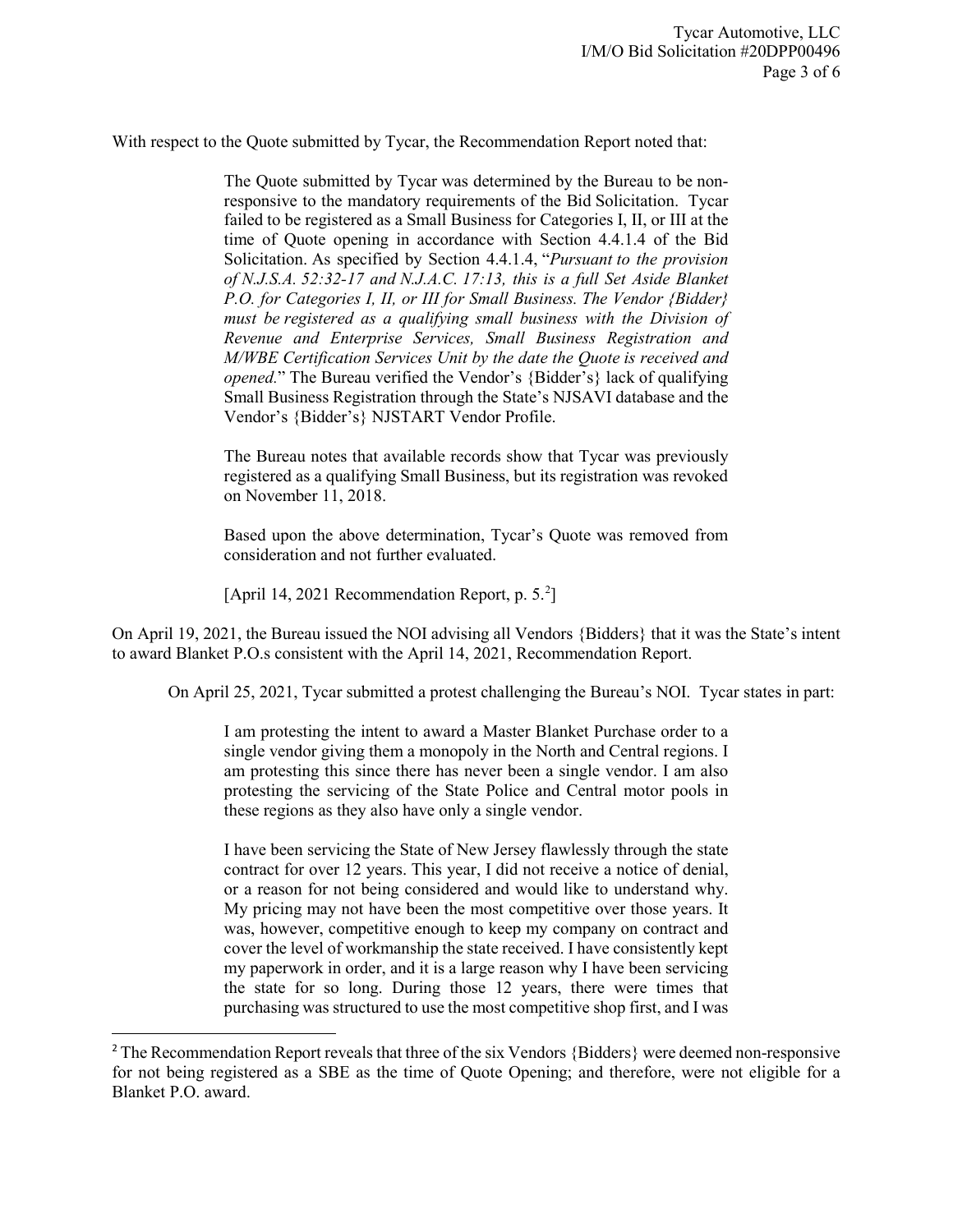a secondary. Regardless, my business was always in contract because I followed contract procedure.

This year, it seems to be done differently by choosing only one vendor for the Northern and Central regions. I object to one vendor having a monopoly on half of the state and here is why:

- What would happen if the vendor were to go out of business?
- What would happen if the state had to terminate the contract with the vendor for some reason?
- What if one of the state locations were to have an emergency and the vendor could not make it?
- What if multiple locations required service on the same day in the multiple regions?
- If one of the state locations were to have a specific issue with said vendor, they would have no secondary option to choose from. What would they do in that situation?

[Tycar protest, pgs. 1-2.]

In consideration of Tycar' protest, I have reviewed the record of this procurement, including the Bid Solicitation, Tycar' Quote and protest, the relevant statutes, regulations, and case law. This review of the record has provided me with the information necessary to determine the facts of this matter and to render an informed final agency decision on the merits of the protest. I set forth herein the Division's final agency decision.

First, after receiving the NOI, it appears that Tycar did not request a copy of the Bureau's Recommendation Report which identified the reason why Tycar was not eligible for a Blanket P.O. award. Here, Tycar was not eligible for a Blanket P.O. because it was not registered as a SBE at the time of Quote Opening, a mandatory requirement for Quote submission. A review of the records maintained by the DORES reveals that Tycar was not certified as an SBE by DORES on the Quote opening date as required by N.J.S.A. 52:32-25 and Bid Solicitation Section 4.4.1.4 *Small Business Set-Aside Blanket P.O.* While Tycar was previously certified as an SBE on August 20, 2015, that certification expired on August 20, 2018. Accordingly, the Bureau properly determined that Tycar was ineligible for a contract award because it was not SBE certified as of the Quote opening date as required by the governing law. Tycar does not dispute that its SBE certification was expired at the time of Quote opening.

Second, in the protest Tycar claims that there has never been a single vendor awarded to a region of the State. However, Tycar is mistaken. The current awarded Blanket P.O.s are by County, seven of the State's 21 counties have only one (1) awarded Contractor. I note that a review of the files maintained the Division's Contract Compliance and Audit Unit does not show any complaints on file during the term of the current contract related to a State using agency or a cooperative purchasing participants not receiving service when needed because the country was only served by one vendor. In fact, there were no complaints on file during the term of the current contract.

Further, as to the proposed awards, six Quotes were submitted by the Quote opening date in response to the Bid Solicitation. Three of those Vendors {Bidders}, Tycar, ABS and Cumberland, were determined to be non-responsive to the Bid Solicitation because they were not certified as an SBE by DORES on the Quote opening date as required by N.J.S.A. 52:32-25 and Bid Solicitation Section 4.4.1.4 *Small Business Set-Aside Blanket P.O.*; and therefore, they were not eligible for an award*.* With respect to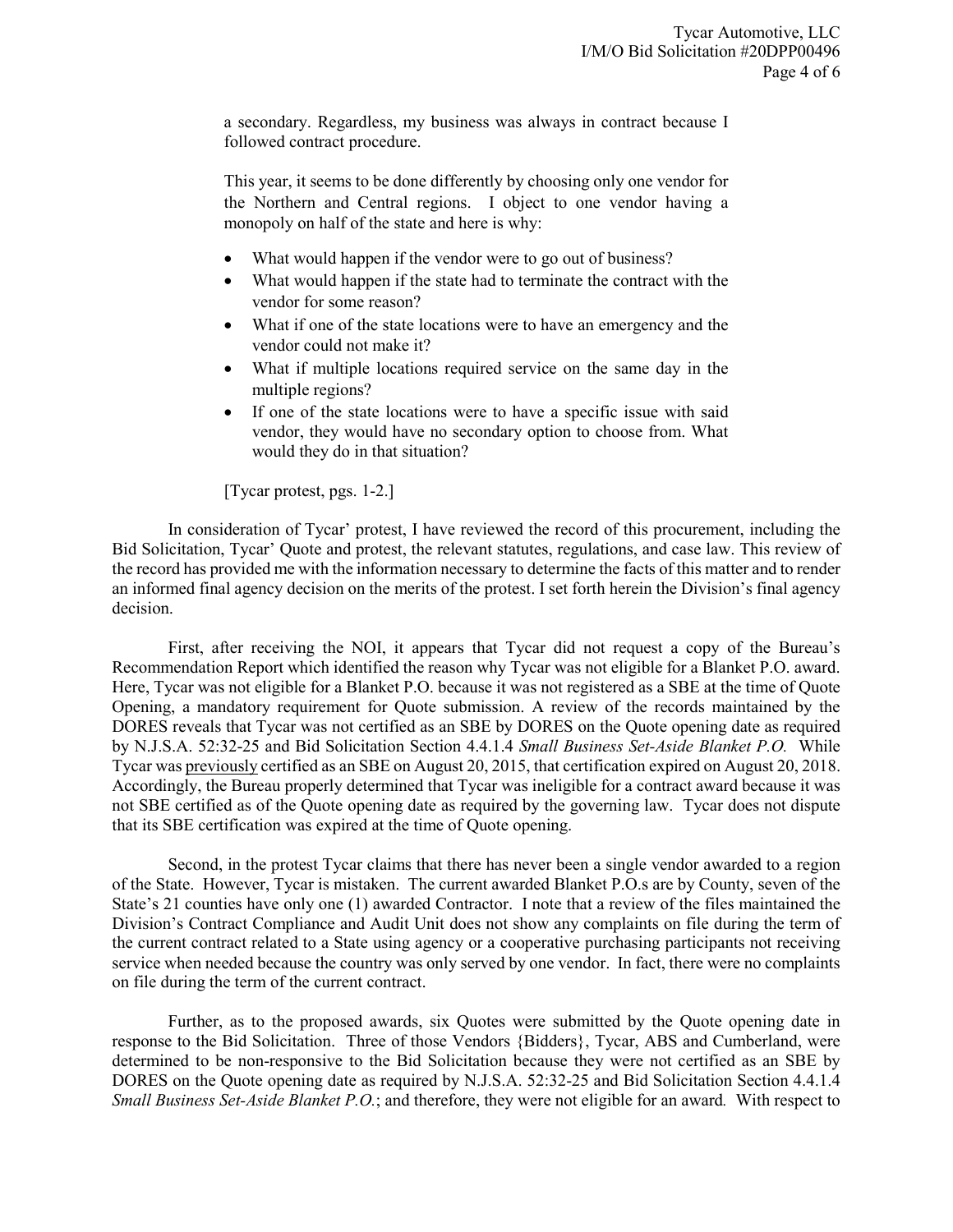the remaining three Vendors {Bidders}, all of whom received awards, a review of the Bureau's Recommendation Report reveals the following:

American submitted pricing for all three regions of the State, Central Motor Pool and New Jersey State Police. The Bureau determined that American's Quote was responsive to all of Bid Solicitation Requirements; and therefore, American was awarded a Blanket P.O. for all areas.

R&R submitted pricing for Central Motor Pool only. The Bureau determined that R&R's Quote was responsive to all of Bid Solicitation Requirements; and therefore, R&R was awarded a Blanket P.O. for that area.

Normans submitted pricing for the Central and South regions of the State, Central Motor Pool and New Jersey State Police. The Bureau determined that Normans' Quote was responsive to all of Bid Solicitation Requirements for the South region and New Jersey State Police; therefore, Normans was awarded a Blanket P.O. for those two areas. As to its submitted Quote for the Central region and Central Motor Pool, the Bureau determined that Normans' Quote was not responsive to the requirements of the Bid Solicitation. Recommendation Report p. 4. Therefore, Normans was not awarded a Blanket P.O. for either of these areas. Normans did not dispute the Bureau's finding that its Quote for Central region and Central Motor Pool was not responsive to the requirements of the Bid Solicitation.

While Tycar questions the Bureau's decision to award only one Blanket P.O. for the Northern and Central regions, the Division's governing regulations state that a Bid Solicitation shall be structured to provide a single contract award to a single bidder. *N.J.A.C.* 17:12-1A-1. A Bid Solicitation may be structured to provide contract awards to multiple bidders if the needs of the State using agencies and cooperative purchasing participants so dictate. *Ibid.* Here, while the Bid Solicitation permitted multiple awards, it did not require it. The Bid Solicitation specifically stated the Division intended to award one (1) or more Blanket P.O. per Region/Location (North Region, Central Region, South Region, Motor Pool, and State Police) for each of the specified service categories identified in Bid Solicitation Section 1.2.1 *Region and Agency Location Information*. There were no minimum or maximum number of awardees. Bid Solicitation § 7.2 *Final Blanket P.O. Award*, emphasis added. Therefore, I find no reason to overturn the Bureau's intended awards.

The Division encourages competition and appreciates the time and effort put forth by Tycar in preparing and submitting a Quote, and while I am sure this was an oversight on the part of Tycar, the Division does not have the power to waive the statutory requirements for eligibility to bid on a Small Business Set Aside contract. Additionally, the Bureau's intended awards are consistent with the requirements of the Bid Solicitation and consistent with the anticipated needs of the State using agencies and cooperative purchasing participants. In light of the findings set forth above, I have no choice but to uphold the Bureau's determination to award Master Blanket P.O.s in the accordance with the April 19, 2021 NOI. This is my final agency decision on this matter.